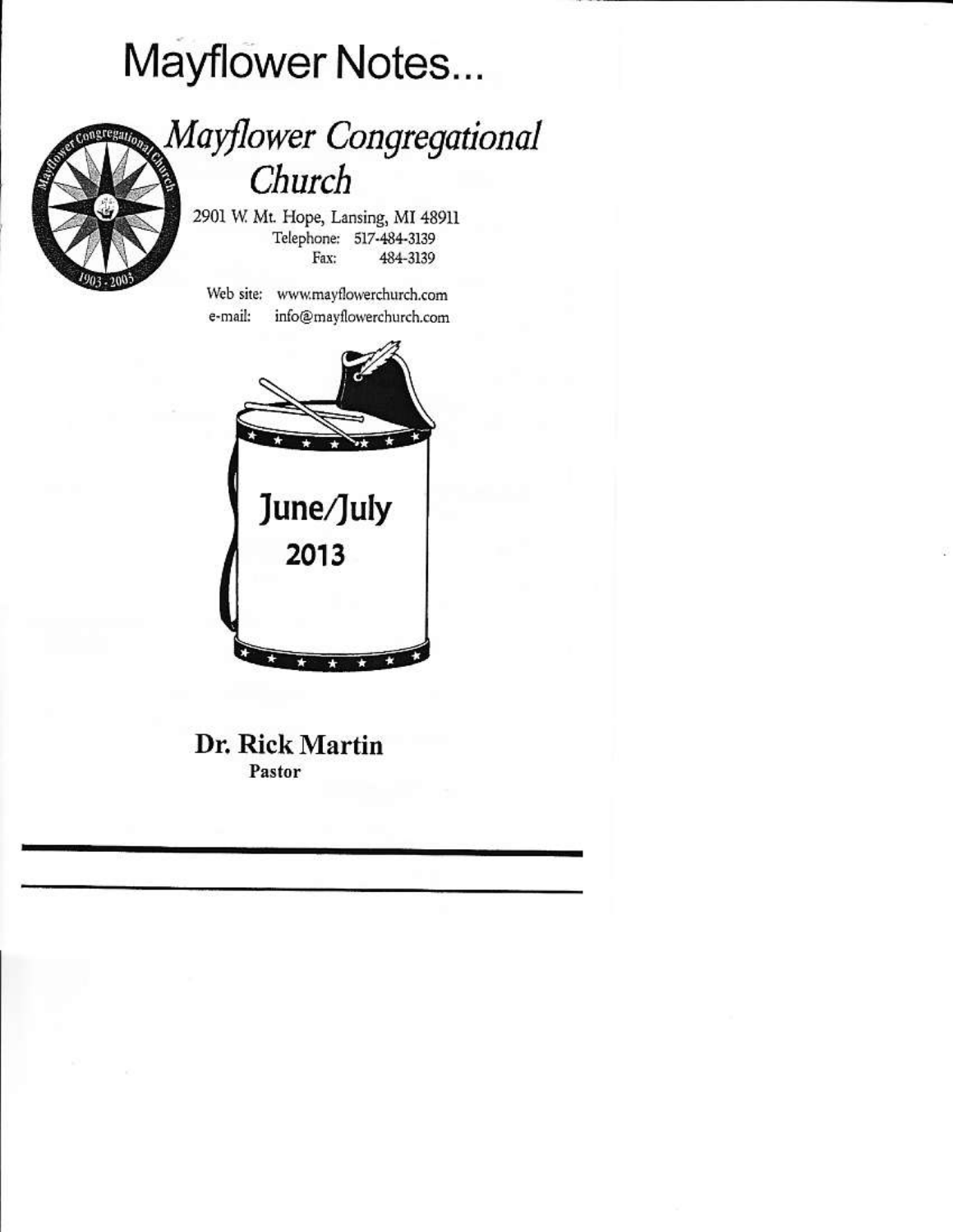Events to remember in June/July... All-Church Picnic June 2 June 14 Flag Day Father's Day Tune 16 Prudential Council Tune 16 Noon Tune 30 Communion June July Advent Lunches Tune 30 July 4 Independence Day **July 21** Prudential Council Noon August 15 Deadline for Mayflower Notes August/September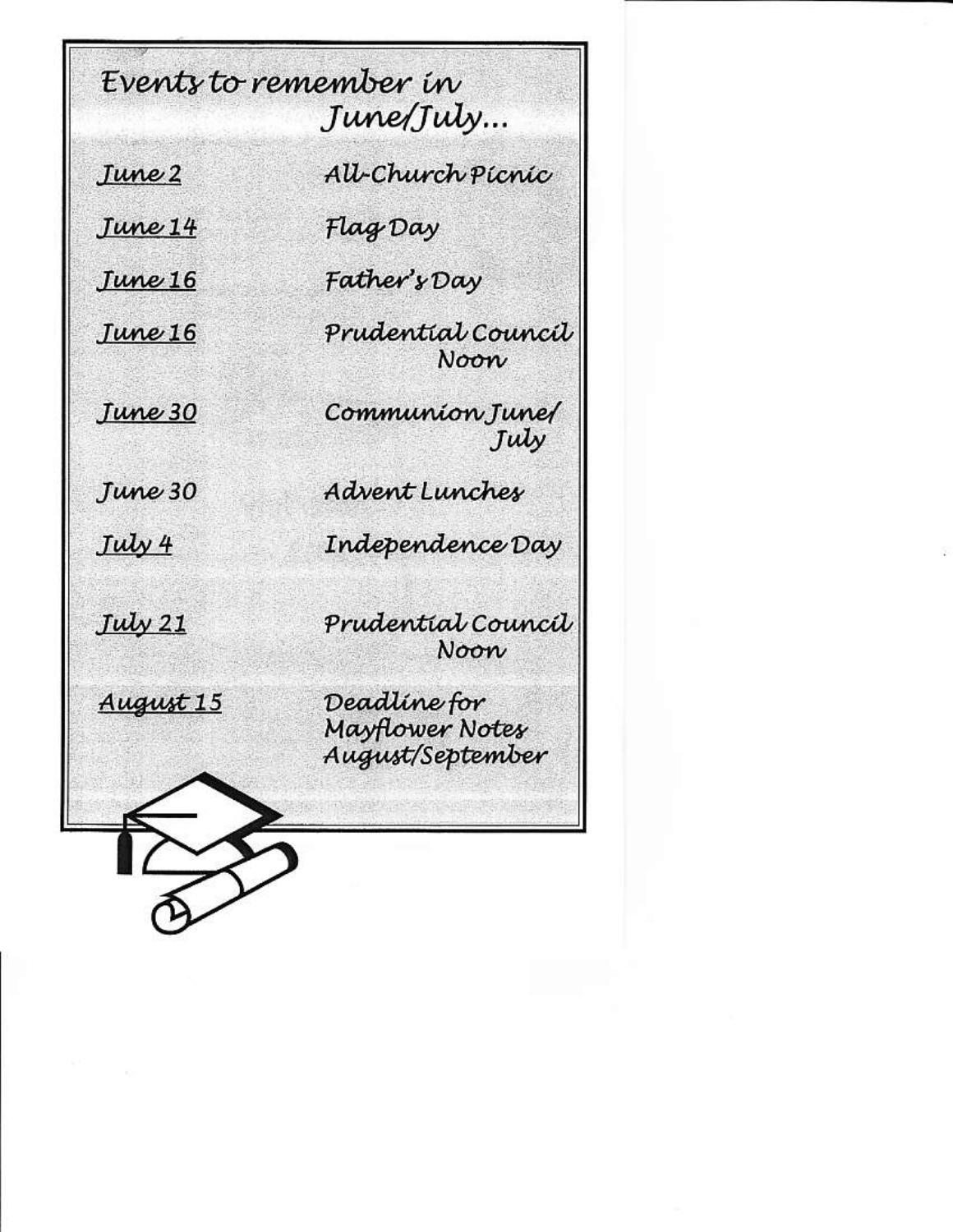#### From The Pastor's Desk

In the world we live in, there is so much that needs to be done helping the poor, feeding the hungry, sheltering the homeless, protecting the environment, and every non-profit organization could use another volunteer. Everywhere we look there is something that could be done to help others. At times it is overwhelming. What are we (personally) to do?

No person, or church, can do it all. God does not expect us to attempt tackling it all. Mary's statement to the servants at the wedding at Cana fits here, "Do whatever he tells you." (John 2:5). When I comes to the will of God and us personally, this is still great advice. Of course, that presupposes that we pray about it, "You do not have because you do not ask God." (James 4:2). If any of you lacks wisdom, you should ask God, who gives generously to all without finding fault, and it will be given to you. (James 1:5). Thus, ask Jesus what you should be involved in and do it.

We do realize that God does not always answer as quickly as our friends respond to a text. Consistency and patience are virtues when praying for direction from God. The answer to our prayers can come quickly, "It will also come to pass that before they call, I will answer; and while they are still speaking, I will hear." (Isaiah 64:24). Sometimes, not as soon as we would like, Then he said to me, "Do not be afraid, Daniel, for from the first day that you set your heart on understanding this and on humbling yourself before your God, your words were heard, and I have come in response to your words. (3 weeks later, Daniel 10:12).

Want to find God's will for you? Actively seek God through faithful, consistent, patient prayer. Then do whatever He tells you to do. Pray about everything. Obey with every response. If all of God's children would do this, then everything would be done and every need would be met.

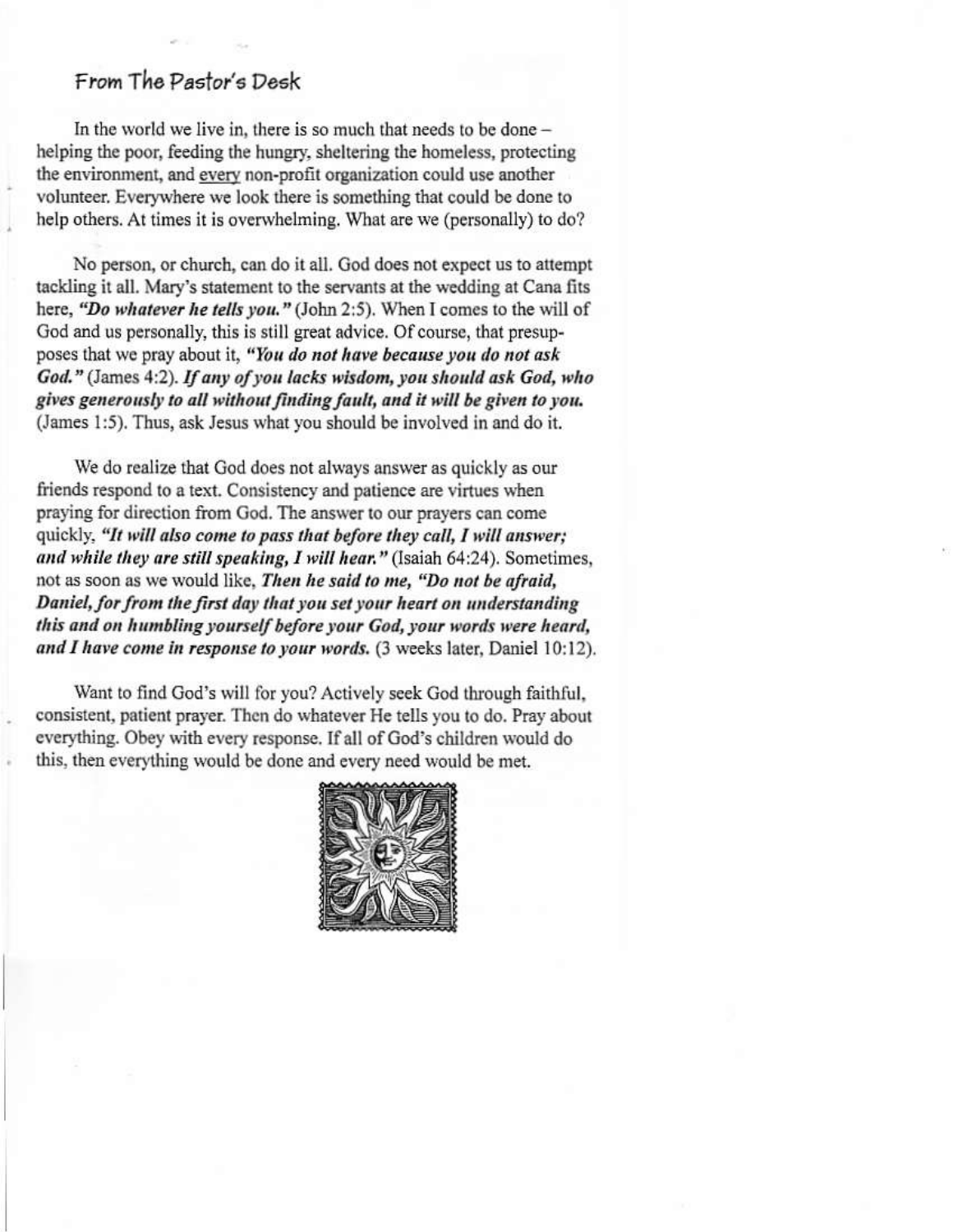#### **Gods Beauty**

As I sit on my porch of the lake house, I listen to the beautiful music created by the birds, as I listen to the wind and the water splashing over the sea wall, I feel God's presence ever so much. It is like he is your best friend and you certainly can feel it through your senses. Spring is such a rebirth time. We can feel his presence soooooo much through nature. Just another sign that God is soooooo good. He even wants to play with us through the Wind. So as you go about your day and enter his beautiful creation of nature...feel the wind as it hits your cheek, messes your hair, the sound.....he is giving us a hug and says "let's play" I am here. Thanks he to God!



Terry Graham

Another year draws to a close in Mayflower's Sunday School program. We are almost finished with our Confirmation studies, and Morgan and Maggie will be confirmed in the fall of this year. I am proud that we have taken this journey together, and I hope they have gotten as much from the experience as I have.

Dominic has been studying subjects in the Bible that interest him with Ann while Confirmation has been underway. Linda has prepared interesting lessons for the twins on the weeks they are able to join us, and I am grateful to both women for their support.

We have many fun summer activities planned, and I look forward to starting again in the fall.

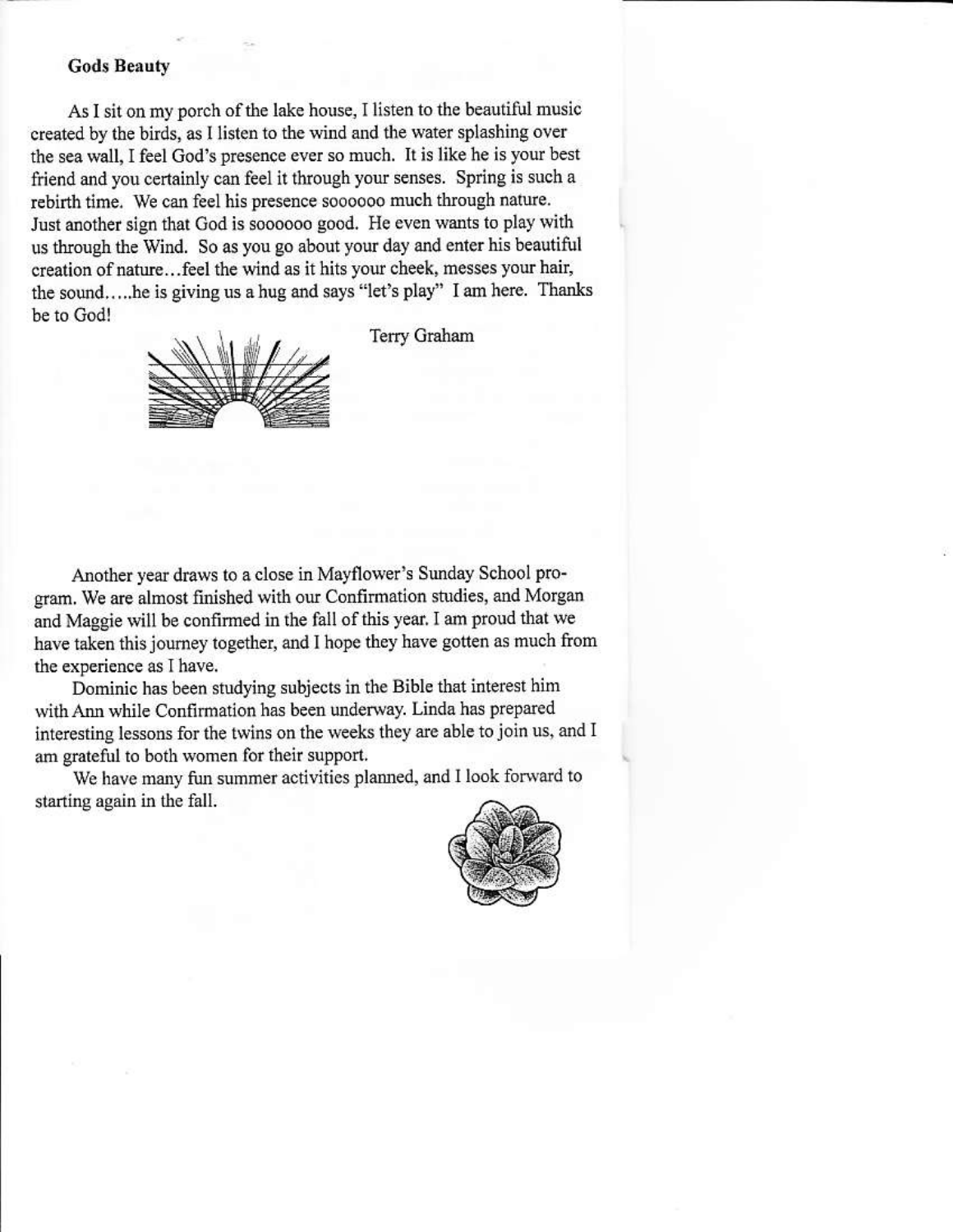#### **Mayflower Financial News**

For our fundraising efforts, the 2<sup>nd</sup> Saturday Supper in April made \$651.09 and the Spring Thrift Sale brought in \$1070.



| A brief summary of our finances for the |                |
|-----------------------------------------|----------------|
| month of April:                         |                |
| Income:                                 | \$6,778.34     |
| Expenses:                               | 7.714.34       |
|                                         | $-$ \$936.00   |
| Year to Date                            |                |
| Income:                                 | \$26,591.04    |
| Expenses:                               | 30,808.84      |
|                                         | $-$ \$4,217.80 |
| Fund Balances:                          |                |
| Checking:                               | \$13,116.25    |
| <b>Bequest Funds Savings</b>            | 4,008.03       |
| Memorial Fund CD                        | 5,488.60       |
| 12 Month CD                             | 22,293.61      |
|                                         | 44,906.49      |
|                                         |                |

A more detailed report is available in the church's brochure rack

#### **Thrift Sale**

Thanks to all who donated items for the thrift sale and/or worked in setting up, selling, and cleaning up! Proceeds (about \$1100 so far) will go toward the church's general fund at this point.

We are planning another sale for next October or November, so start saving up your items NOW! One way to do it is to have a box or bag in a closet or a corner of your basement or garage, and as you see things you don't need or want any more, put them in the box or bag. Then you'll be all set when the time comes!

Lorraine Finison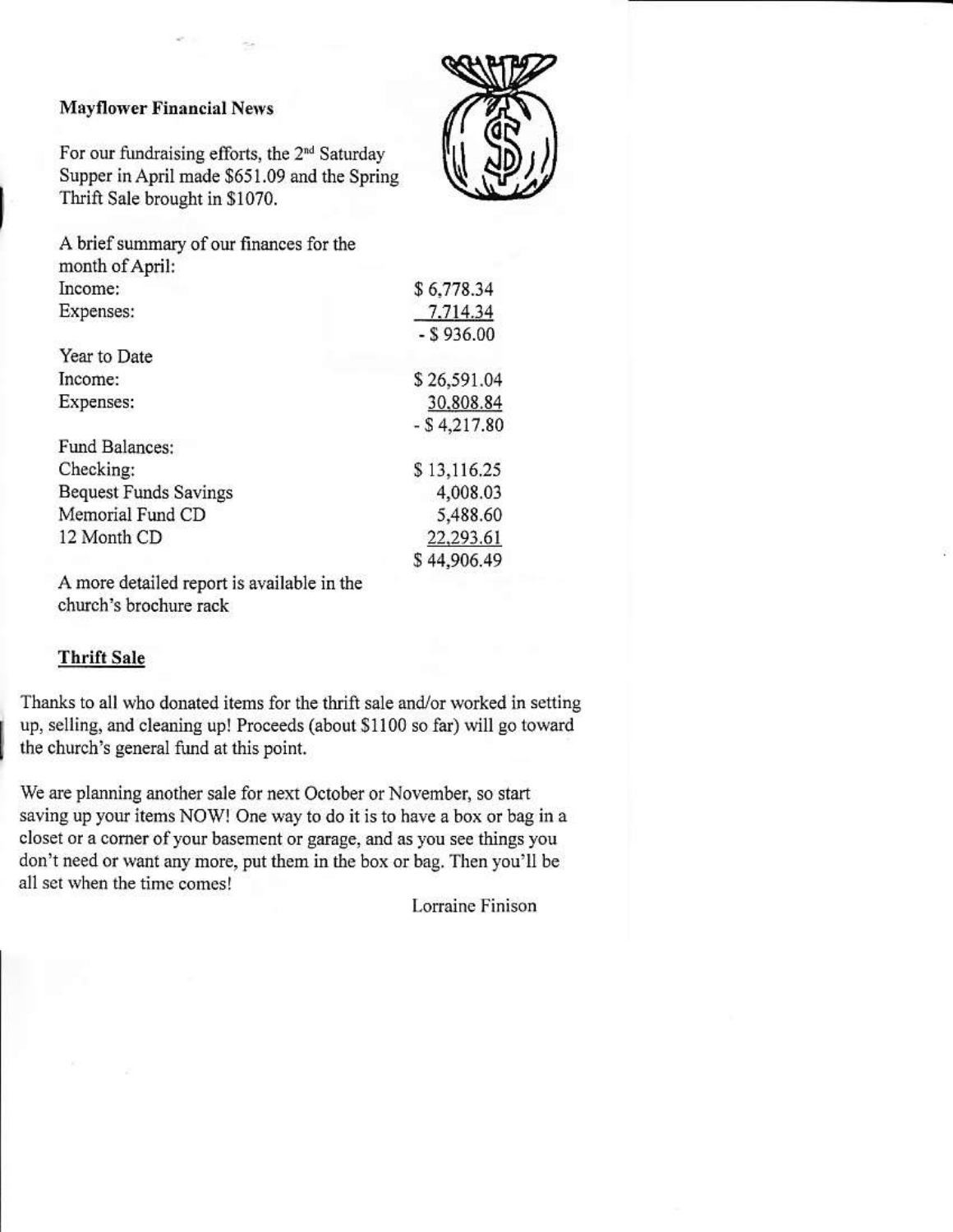

#### **From Your Trustees**

The "Giving Tree" has given all it's going to give by now. In between torrential rain storms Cooper Tree Service removed the tree and left us the wood chips. Another thanks to those of you who financially contributed to the cause as well as recognition and thanks to Sharon Graham and Roger Kennedy for taking the time to make candy bark for the tree removal party.

The Trustees will be working over the summer on getting Pastor Rick's office ceiling leak repaired as well as the side door opener and lock and the frayed dumbwaiter rope. They are also in the process of getting estimates to repair the cracks in the asphalt parking lot before winter. Life goes on at Mayflower, even in the summer!

**Barb Fuller**